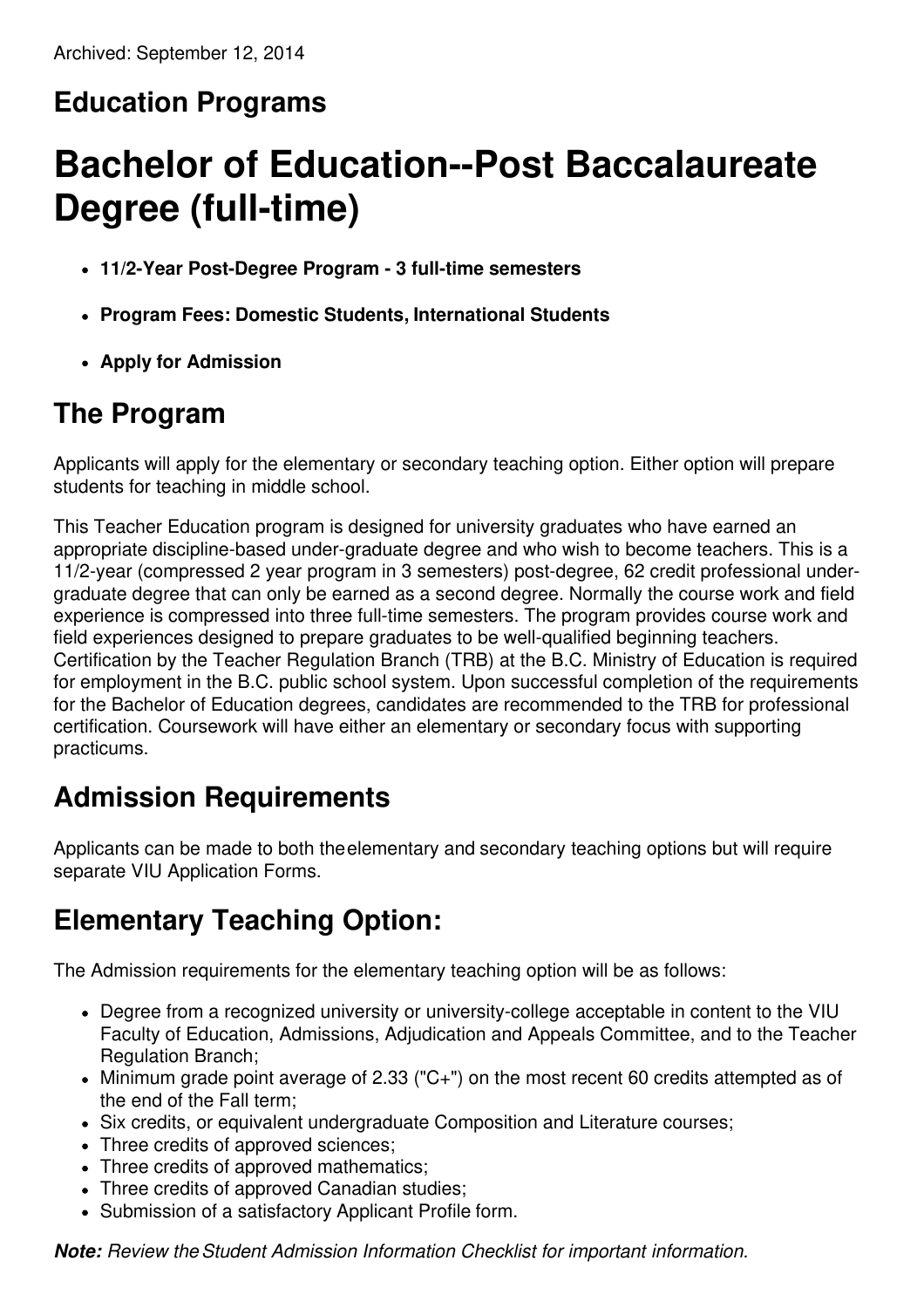# **Secondary Teaching Option:**

The Admission requirements for the secondary teaching option will be as follows:

- Degree from a recognized university or college acceptable in content to the VIU Faculty of Education, Admissions, Adjudication and Appeals Committee, and to the Teacher Regulation Branch;
- Minimum grade point average of 2.33 ("C+") on the most recent 60 credits attempted as of the end of the Fall term;
- Six credits, or equivalent undergraduate Composition and Literature courses;
- Submission of a satisfactory Applicant Profile form.

*Note: Review theStudent Admission Information Checklist for important information.*

# **Application Deadline**

Applications will be accepted starting October 3.

The following documents are due by:

- **Due February 13, 2015:**
	- Application form (both domestic and international)
- **Due February 20, 2015:**
	- Applicant Profile form.
	- Transcripts must be submitted from each post-secondary institution attended, excluding VIU. Photocopies/faxed copies of transcripts are not acceptable.
	- For students who have not completed prerequisite courses interim-transcripts must be submitted, excluding VIU. Photocopies/faxed copies of transcripts are not acceptable.
- **Due May 31, 2015:**
	- Final transcripts of completed prerequisite courses must be submitted, excluding VIU. Photocopies/faxed copies of transcripts are not acceptable.
	- All admission requirements must be complete by **May 31, 2015**, which includes the submission of final transcripts for all coursework.

### **Start Date and Application Deadline**

The program starts in September and applications will be accepted starting October 3. For further information regarding application deadlines and program contacts check the Program Availability List.

# **Applicant Profile**

Applicants who have applied to the Bachelor of Education program and received an acknowledgement letter will be able to access the Applicant Profile form through their online VIU Student Record. On the Applicant Profile form, applicants will be asked to describe their reasons for pursuing a career in teaching and to document life experiences relevant to teaching (e.g. employment and training, volunteer or community service; work with diverse groups of children or adults; languages spoken; special skills or talents; leadership roles), as well as respond to questions pertaining to focus areas of the program, including social justice and the BC Education Plan.

Note: For program entry consideration, a minimum passing score of 50% must be achieved, with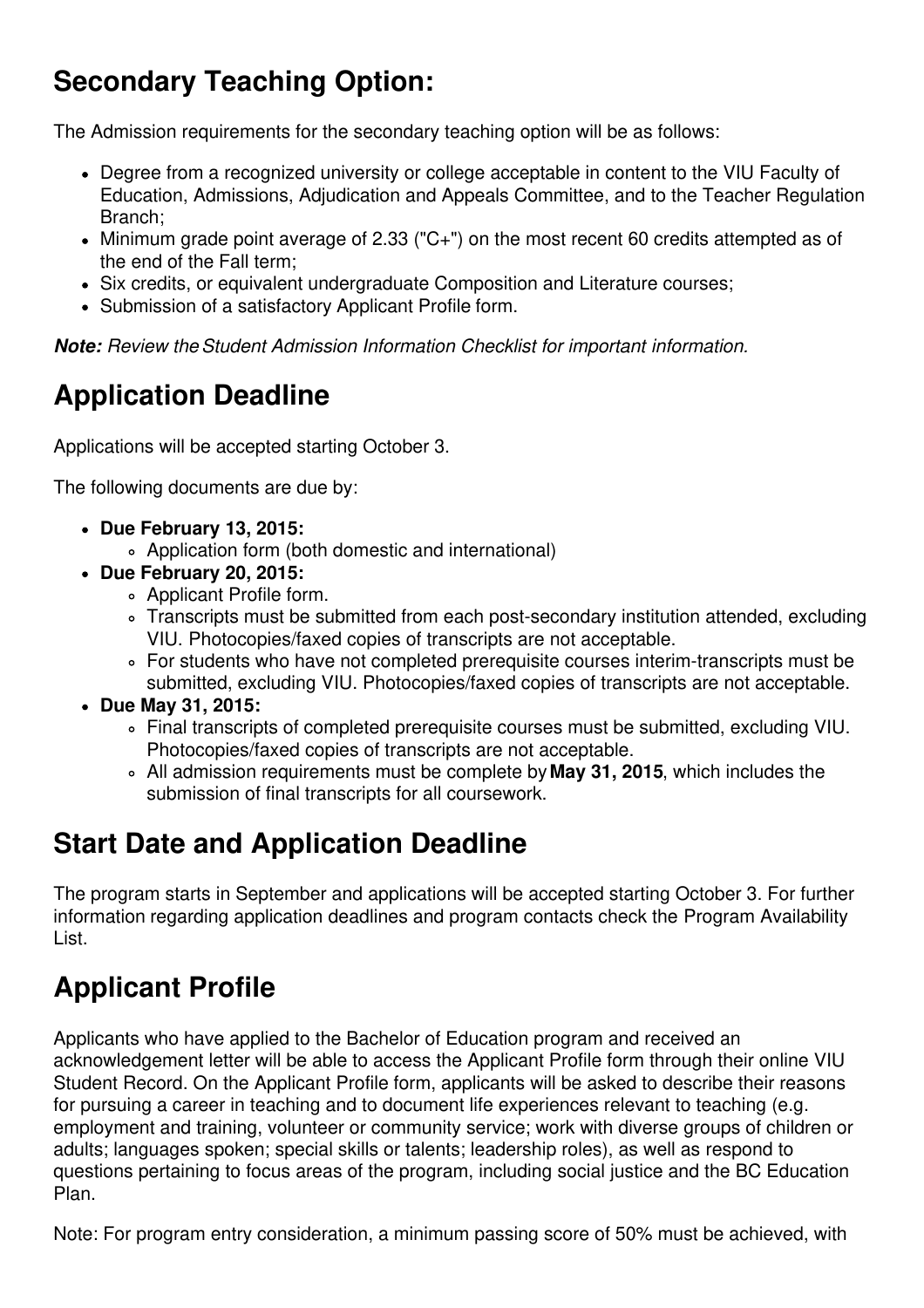no scores of zero (0) on any aspect of the Applicant Profile. If you require accommodations to complete the Applicant Profile, please consult the VIU Disability Services website at http://www.viu.ca/disabilityservices. Finally, Applicant Profiles can be edited and revised any time up to the **February 20, 2015 deadline for submission**.

#### *Notes on Admissions*

- Contact the Faculty of Education Advising for details on admissions and program at toll-free at 1-888-920-2221 local 6223.
- Applicants are advised that competence is required in the areas of oral and written communications, inter-personal skills, computation and computer applications. Candidates for completion of the program must have established competency in these areas.
- Admission rankings are determined by a combination of GPA (60%) and Applicant Profile (40%) scores.
- Applicants will indicate their preference for the elementary or secondary teaching option. Applications for the secondary option will be considered in relation to provincial shortages in specific specialty areas. Eligibility for these secondary seats will be determined by undergraduate course work.

### **Access Initiative**

The Faculty of Education Access Initiative is designed to give access to individuals who are members of groups in our society and have historically been under-represented in the teaching profession in B.C. In order to achieve this objective we encourage applicants who have confronted identifiable barriers to post-secondary education to apply under the Access Initiative. All applicants for the VIU Bachelor of Education Program must submit an Applicant Profile. Applicants who wish to apply under the Access Initiative may identify themselves on the Applicant Profile form and must submit an Access Initiative Information Form to be considered under the Access Initiative.

#### *Notes on Certification*

- Applicants are advised that all applicants for teacher certification in B.C. must authorize the Teacher Regulation Branch to conduct a criminal record review check.
- To ensure that student teachers in the VIU Bachelor of Education Program are suited to work in schools, VIU can require all student teachers be screened to the satisfaction of the school districts.
- Applicants to the VIU Bachelor of Education Degree program who have been convicted of a criminal offense or given an absolute or conditional discharge must consult with, and be deemed eligible for certification by, the Teacher Regulation Branch prior to making application to the program. Applicants are strongly advised to keep all records of correspondence with the Teacher Regulation Branch in case it is necessary to demonstrate compliance.
- Applicants who are otherwise eligible for British Columbia Teacher Regulation Branch Certification but who are not Canadian citizens are required to provide evidence of landed immigrant status or hold a valid work authorization to teach in Canada, before they may be issued a British Columbia teaching credential.

# **Program Outline: Post Baccalaureate (full-time)**